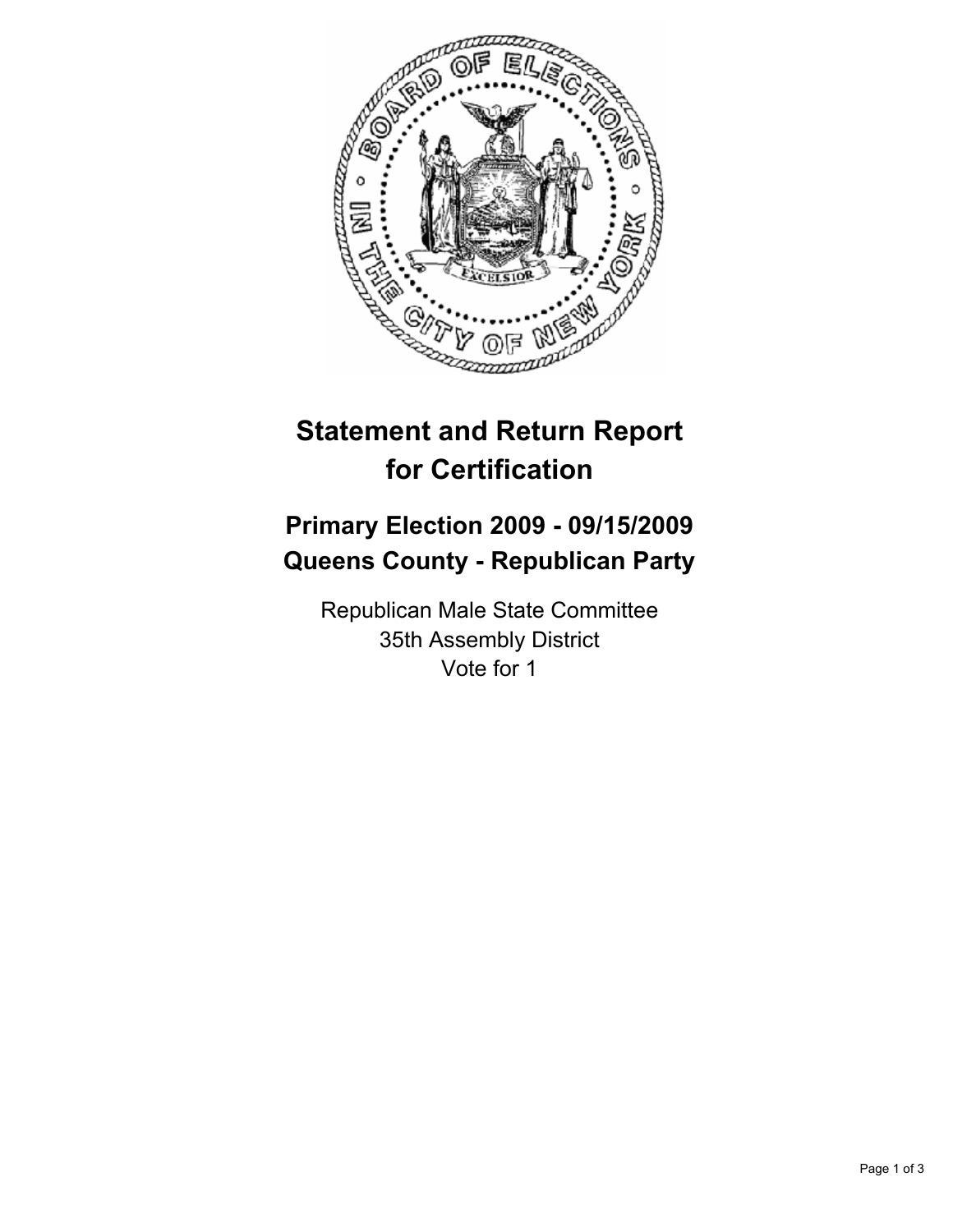

### **Assembly District 35**

| <b>Total Votes</b> | 244 |
|--------------------|-----|
| <b>KEVIN LI</b>    | 133 |
| ROCCO ARGENZIO     | 111 |
| AFFIDAVIT          | 2   |
| ABSENTEE/MILITARY  | 34  |
| <b>EMERGENCY</b>   | 3   |